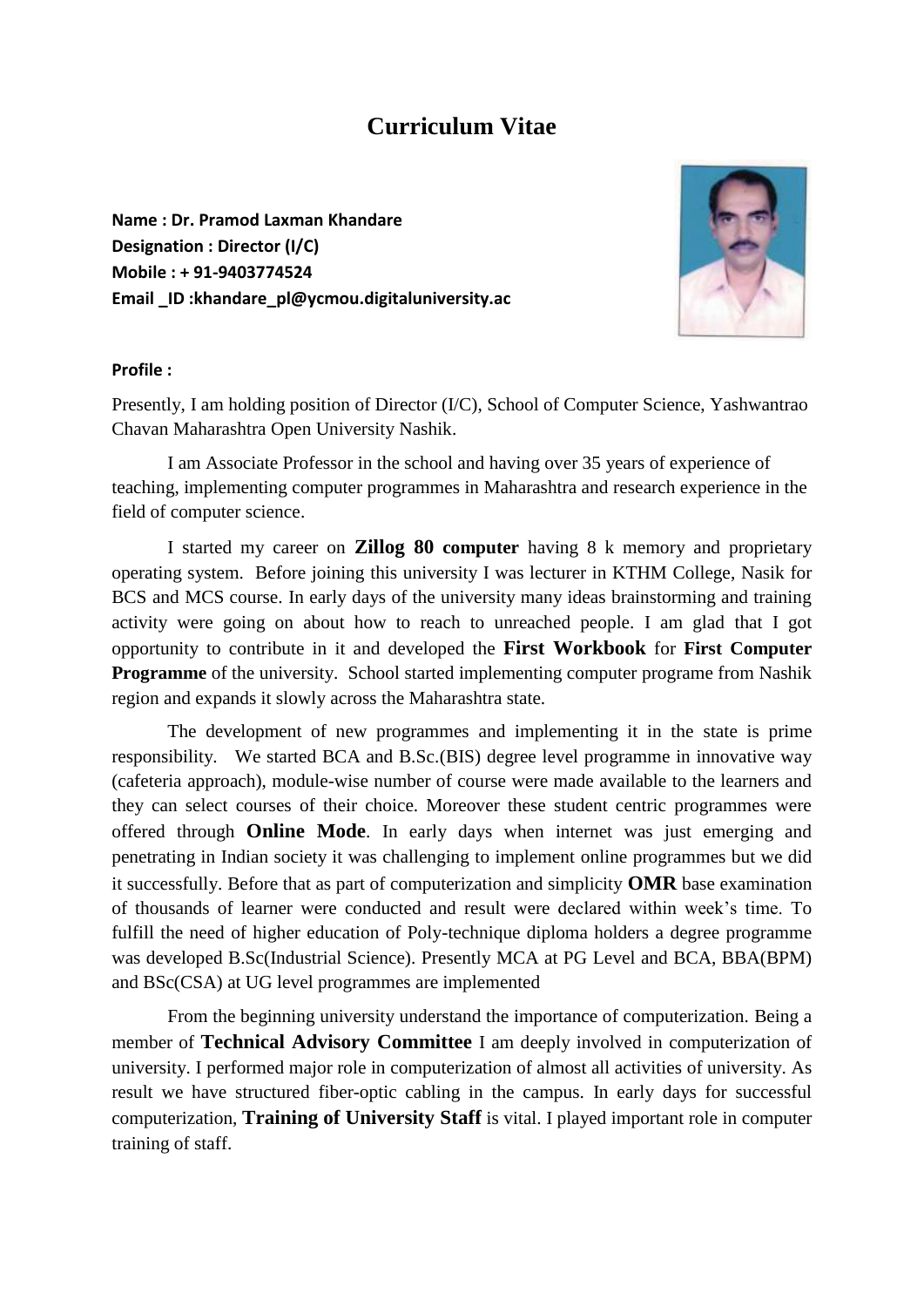Education is considered of utmost importance to the **tribal's** because it is crucial for total development of tribal communities. Education determines their prosperity, success and security in life. To pursue this Philosophy University started free **Computer Education through Mobile Van**. I was the in-charge of this project. A Van is equipped with latest computer lab and high-tech communication devices. This van goes into tribal area with tutors and identifies the beneficiary's to impart computer education. Moreover from headquarter experts also guides them through 2way audio and 1 way video communication.

Similarly, to enhance, empower, motivate the visually impaired and improve their standard of living through computer education. I played major role in computer programme designing and implementing a programme **"Certificate of computer operation for Blinds".** An audio cassette and JAWS software which read all actions of computer is used as a tool to learn.

# **Major initiatives in computer education in my career are**

- Workbook based computer education in early 90s.
- Use Relative Grading for processing of result in early 90s.
- Impart Computer education through private institutes.
- Use of OMR technology in examination.
- Cafeteria approach for course selection in degree programme.
- Online programme registration and examination.
- Development of digital repository.
- Work based Degree programme.

# **Education**

| Doctor of Philosophy                   | University: YCMOU             |
|----------------------------------------|-------------------------------|
|                                        | Discipline : Management       |
|                                        | Year of Passing: 2013         |
| M.Sc(Computer Science)                 | University: Pune University   |
|                                        | Discipline : Computer Science |
|                                        | Year of Passing: 1991         |
| <b>B.Sc</b> (Applied Computer Science) | University: Pune University   |
|                                        | Discipline : Computer Science |
|                                        | Year of Passing: 1987         |

# **Work Experience**

| Position held | Name of the   | Duration |                  |       | Responsibilities performed     |
|---------------|---------------|----------|------------------|-------|--------------------------------|
|               | Organization  | From     | To               | Years |                                |
| In-charge     | <b>YCMOU</b>  | 2018     | <b>Till Date</b> | 3     | Handling academic,             |
| Director,     | <b>Nashik</b> |          |                  |       | administrative & managerial    |
| Associate     |               |          |                  |       | activities of the School.      |
| Processor,    |               |          |                  |       | Responsible for all policy     |
|               |               |          |                  |       | decisions, design, development |
|               |               |          |                  |       | and implementation of all      |
|               |               |          |                  |       | programmes.                    |
|               |               |          |                  |       | Academic administration of the |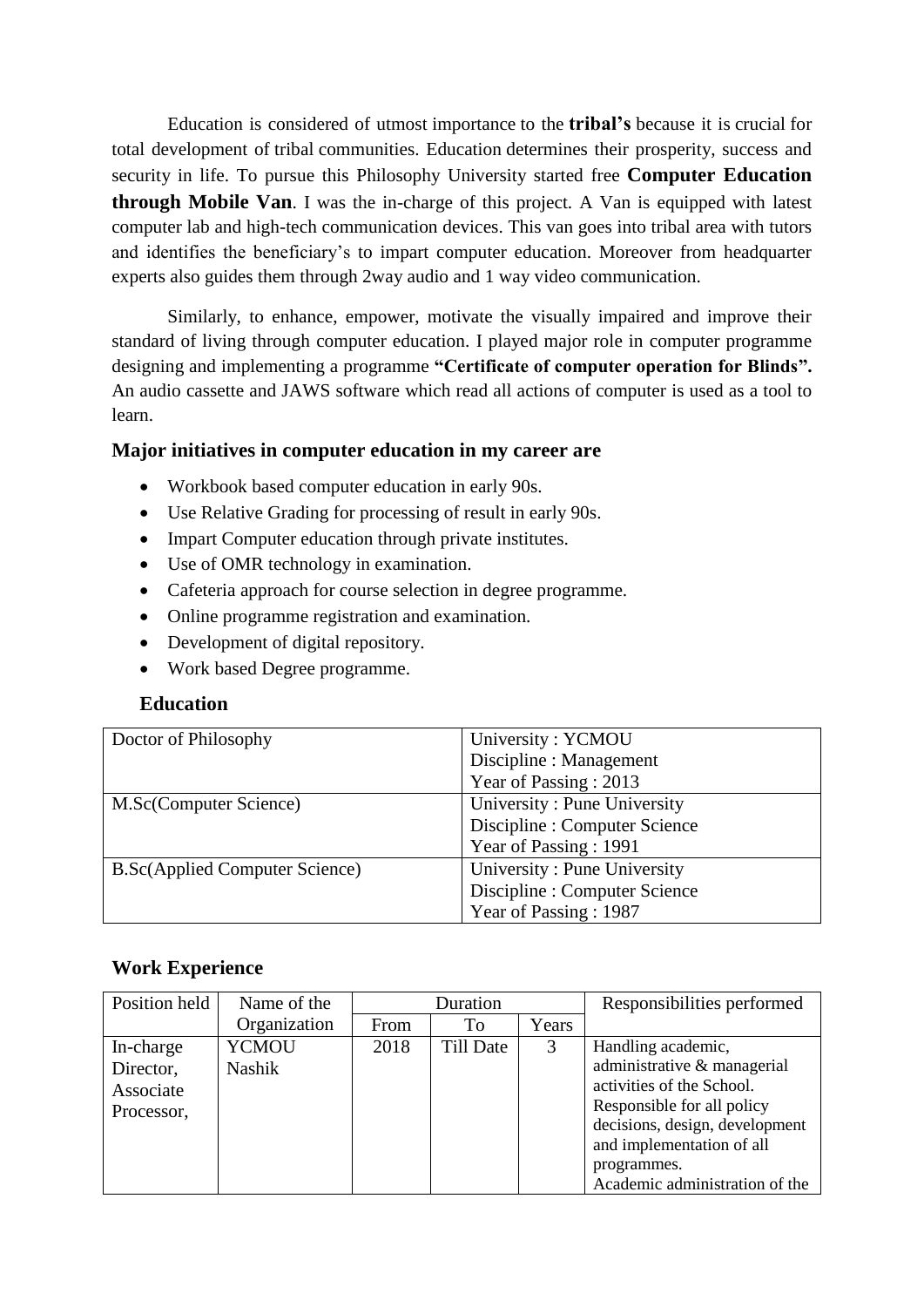|                                                               |                               |      |      |    | programmes, Supporting<br>Implementation of programmes,<br>Conducted meetings of School<br>Council and PAC, SLM<br>Developers                                                                                                                                                                                                                                                                                  |
|---------------------------------------------------------------|-------------------------------|------|------|----|----------------------------------------------------------------------------------------------------------------------------------------------------------------------------------------------------------------------------------------------------------------------------------------------------------------------------------------------------------------------------------------------------------------|
| Associate<br>Professor                                        | <b>YCMOU</b><br><b>Nashik</b> | 2007 | 2018 | 11 | Participate in policy making,<br>Programme Design and<br><b>Implementation</b> , Books<br>Development and Coordination<br>activity.<br>Implemented Online BCA and<br><b>B.Sc(BIS)</b> programmes<br>Policy making of<br>Computerization of YCMOU<br>as member of TAC, Training of<br>staff<br>Written and edited books<br>Actively involved in evaluation<br>and on line examination of<br>computer programmes |
| Lecturer,<br><b>Senior Scale</b><br>and<br>Selection<br>Grade | <b>YCMOU</b><br><b>Nashik</b> | 1992 | 2006 | 14 | Participate in policy making,<br>Programme Design,<br>Development and<br>Implementation, Book<br>Development and Coordination<br>As member of TAC actively<br>participate in Computerization<br>of YCMOU, Computer<br>Training of YCMOU staff<br>Written and edited books for<br><b>YCMOU</b><br>Actively involved in evaluation<br>and examination of computer<br>programmes                                  |
| Lecturer                                                      | K.T.H.M.<br>College, Nashik   | 1987 | 1991 | 5  | <b>UG/PG</b> Lecturer                                                                                                                                                                                                                                                                                                                                                                                          |

# **Membership of Professional Body / Statutory Body (Internal & External):**

| Sr. No.       | Membership of Professional         | Name of               | Period From | Period To        |
|---------------|------------------------------------|-----------------------|-------------|------------------|
|               | Body / Statutory Body              | <b>Statutory Body</b> |             |                  |
|               |                                    | Institution           |             |                  |
| $\mathbf{1}$  | Academic Council                   | YCMOU                 | 2018        | <b>Till Date</b> |
| $\mathcal{P}$ | School Council of School of        | <b>YCMOU</b>          | 1991        | <b>Till Date</b> |
|               | <b>Computer Science</b>            |                       |             |                  |
| 3             | School Council of School of        | <b>YCMOU</b>          | 2014        | 2017             |
|               | <b>Health Sciences</b>             |                       |             |                  |
| 4             | School Council of School of        | <b>YCMOU</b>          | 2014        | 2017             |
|               | Architecture, Science and          |                       |             |                  |
|               | Technology                         |                       |             |                  |
| 5             | <b>Board of Examinations YCMOU</b> | <b>YCMOU</b>          | 2018        | Till date        |
| 6             | <b>Board of Studies Computer</b>   | Sandeep               | 2016        | 2019             |
|               | Science, Sandeep University        | University            |             |                  |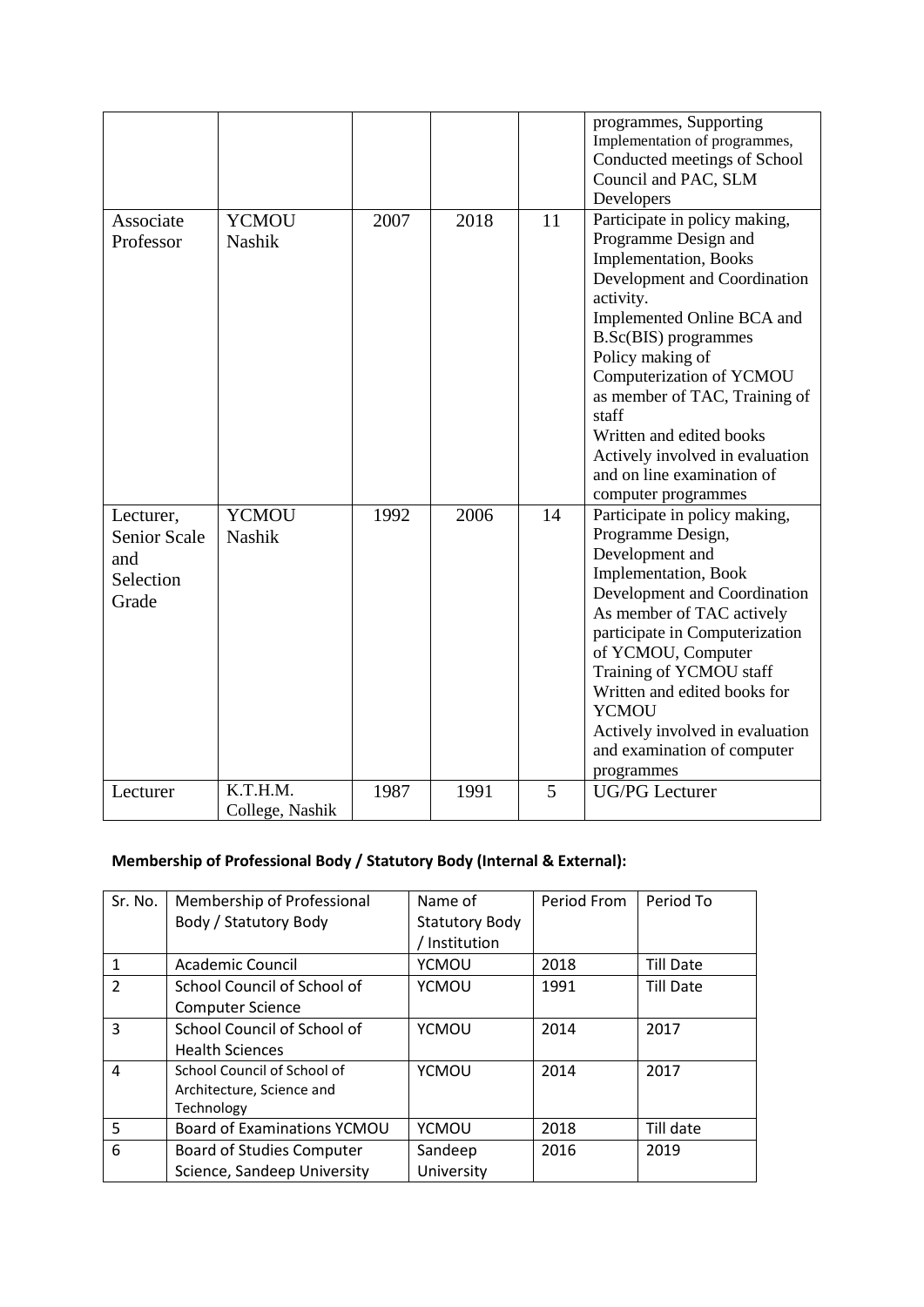| Member of Purchase           | YCMOU Nashik | 2014 | Till date 2021 |
|------------------------------|--------------|------|----------------|
| Committee                    |              |      |                |
| Member of Library Committee  | YCMOU Nashik | 2014 | Till date 2021 |
| Member of Technical Advisory | YCMOU Nashik | 2001 | Till date 2021 |
| Committee                    |              |      |                |

## **Conference /Workshop Attended**

- 57 National, International Conferences/ Workshop Attended
- 14 Papers are published/presented in Conferences.
- Acts as a Resource Person in 16 workshops

#### **I have written the 4 books**

- Let us use Microcomputer
- Computer operation
- PC Applications
- Sangankachi Olakha

#### **I have Co-Authored 5 books**

- **Internet multimedia and Network**
- **Project Management using MS Project**
- Computer Software and Hardware
- **Introduction to RDBMS**
- **Library automation**

### **I have edited 18 books**

- PC Data bases Workbook Part 1
- PC Data bases Workbook Part 2
- **Spreadsheets Part 1**
- **Spreadsheets Part 2**
- Spreadsheets Part3
- Spreadsheets Workbook Part 1
- **Spreadsheets Workbook Part 2**
- **Personality Developments**
- **Inventory Management**
- **Japanese Management Techniques**
- Introduction to Scripting language
- **Introduction to ERP**
- C Programming
- **Introduction to Education Technology and Pedagogy**
- **Introduction to Educational counselling**
- $\blacksquare$  Word 2010
- $\blacksquare$  Excel 2010
- Access 2010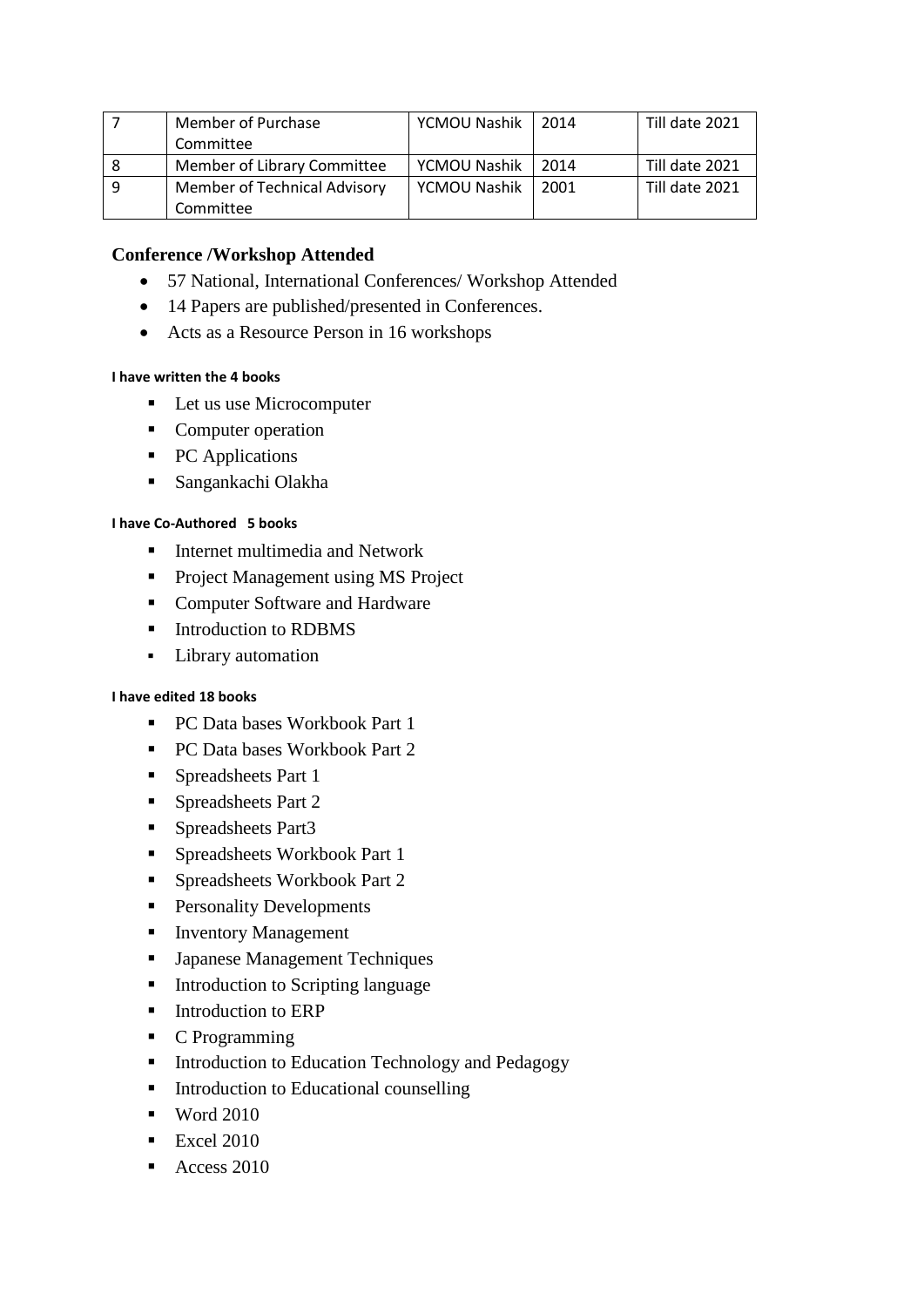#### **Official Address:**

School of Computer Science Yashwantrao Chavan Maharashtra Open University Nashik – 422 222. Maharashtra, India

# **List of Conferences or Workshop Attended**

For Paper Presentation / Resource Person / Participation in Conference or Workshop By Dr. Pramod L. Khandare.

| Sr.       | <b>Conference / Workshop</b>                  | Organiser           | <b>Schedule</b>                              |
|-----------|-----------------------------------------------|---------------------|----------------------------------------------|
| <b>No</b> |                                               |                     |                                              |
| 1.        | Participate in summer workshop on Pascal and  | Pune university     | 11 may 87 to 20 <sup>th</sup>                |
|           | Data structure                                |                     | June 87                                      |
| 2.        | Participate in orientation programme          | Academic staff      | 10 <sup>th</sup> August 88 to                |
|           |                                               | college, Pune       | 6 <sup>th</sup> September 88                 |
|           |                                               | university          |                                              |
| 3.        | Participate in Training workshop on UNIX, C   | Pune university ar  | $20th$ dec 1988 to                           |
|           | and UNIFY                                     | <b>KTHM College</b> | 3rd Jan 1989                                 |
| 4.        | Participate in Workshop on Instructional      | <b>YCMOU</b>        | $15^{th}$ to $21^{st}$ May                   |
|           | technology                                    |                     | 1992                                         |
| 5.        | Participate in seminar on Role of Manager     | YCMOU               | 18 <sup>th</sup> March 1996                  |
| 6.        | Participate in National seminar on            | <b>IGNOU</b>        | 3 <sup>rd</sup> and 4 <sup>th</sup> July     |
|           | Performance Indicators in distance Education  |                     | 1996                                         |
| 7.        | Training Programme on Windows NT Server       | YCMOU and           | $10^{th}$ March 98 to                        |
|           | 4.0                                           | <b>NIIT</b>         | 20 <sup>th</sup> March 1998                  |
| 8.        | Training Programme on Windows NT              | YCMOU and           | 30 <sup>th</sup> March 98 to                 |
|           | Workstation 4.0                               | <b>NIIT</b>         | 12 <sup>th</sup> April 1998                  |
| 9.        | Training Programme on Oracle & Developer      | YCMOU and           | $7th$ December 98                            |
|           | 2000                                          | <b>NIIT</b>         | to 13 <sup>th</sup> Dec 1998                 |
| 10.       | Presented Paper in International Seminar and  | YCMOU and           | 30-31 January                                |
|           | VI annual Conference                          | <b>IDEA</b>         | 1999                                         |
| 11.       | Training Programme on Developing              | YCMOU and           | 9 <sup>th</sup> April 99 to 15 <sup>th</sup> |
|           | applications with power builder 5             | <b>NIIT</b>         | April 1999                                   |
| 12.       | Participate as resource person in workshop    | MCED and            | 22 <sup>nd</sup> to 23 <sup>rd</sup> Feb     |
|           | for Computer faculty                          | YCMOU               | 2000                                         |
| 13.       | Participate as resource person in workshop on | <b>YCMOU</b>        | 28 <sup>th</sup> to 29 <sup>th</sup> Feb     |
|           | Use of Internet                               |                     | 2000s                                        |
| 14.       | Participate In National Symposium on          | <b>YCMOU</b>        | 5 <sup>th</sup> March 2012                   |
|           | Academia -Industry Interface                  |                     |                                              |
| 15.       | Participate in National Conference on Media   | IGNO and            | $22^{nd}$ to $24^{th}$ Feb                   |
|           | Delivery                                      | YCMOU               | 2001                                         |
| 16.       | Participate in National seminar on Quality    | <b>YCMOU</b>        | 26 <sup>th</sup> 27 <sup>th</sup> Feb 2001   |
|           | assurance in distance education               |                     |                                              |
| 17.       | Participated in Refresher programme on        | <b>IGNOU</b>        | 10 <sup>th</sup> September                   |
|           | distance Science and technology Education     | New Delhi           | 2001 to 27 <sup>th</sup>                     |
|           |                                               |                     | September 2001                               |
| 18.       | Participated in Refresher course in Computer  | Sardar Patel        | 10 <sup>th</sup> Feb 2003 to                 |
|           | Science                                       | University,         | $1st$ March 2003                             |
|           |                                               | Anand, Gujarat      |                                              |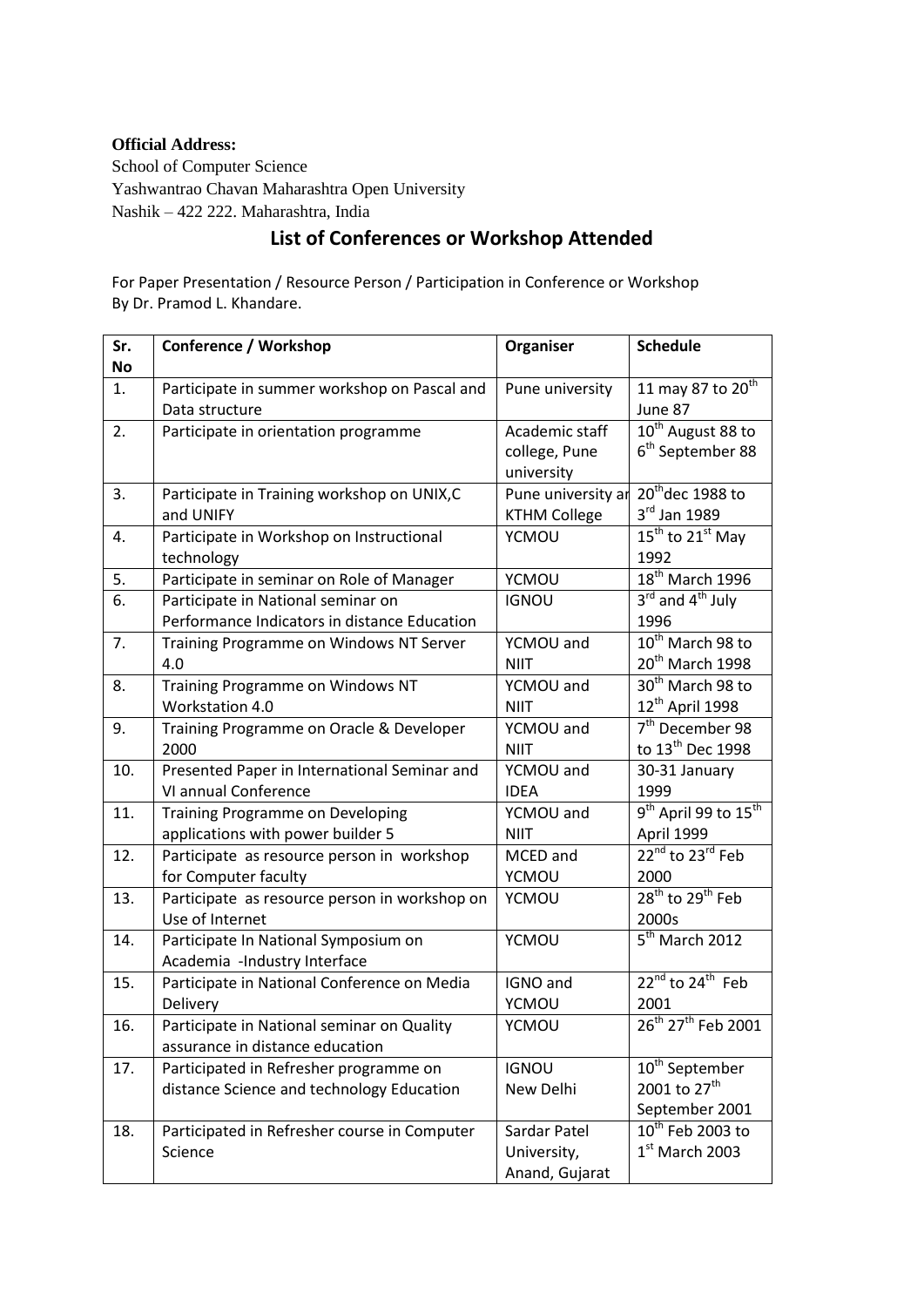| 19. | Participated in National Seminar on            | Sardar Patel    | $15th$ Feb 2003                           |
|-----|------------------------------------------------|-----------------|-------------------------------------------|
|     | Innovations in Information systems for Rural   | University,     |                                           |
|     |                                                |                 |                                           |
|     | Development                                    | Anand, Gujarat  |                                           |
| 20. | Participate in National workshop on Quality    | COL and         | $13th$ to $15th$ July                     |
|     | Assurance in Flexible Higher Education:        | <b>YCMOU</b>    | 2004                                      |
|     | Approaches and Strategies                      |                 |                                           |
| 21. | Participate in workshop content development    | <b>YCMOU</b>    | $23^{\text{rd}}$ to $28^{\text{th}}$ May  |
|     | for EDU SAT                                    |                 | 2005                                      |
| 22. | Participate in workshop on Quality mixed       | CEMCA, COL      | 19 <sup>th</sup> to 23 <sup>rd</sup> Feb  |
|     | media courseware for ODL                       | and UNESCO      | 2008                                      |
| 23. | Participate in national workshop on advanced   | Pune university | $10^{th}$ to 12 Dec                       |
|     | statistical computing                          | and YCMOU       | 2008                                      |
| 24. | Participate in national workshop on            | Athabasca       | $18^{th}$ to $20^{th}$ Nov                |
|     | Technology Interventions in Higher Education   | University and  | 2008                                      |
|     |                                                | <b>YCMOU</b>    |                                           |
| 25. | Paper presented in World Conference of AIAER   | Lovely          | 3 <sup>rd</sup> to 5 <sup>th</sup> August |
|     |                                                | Professional    | 2009                                      |
|     |                                                | University,     |                                           |
|     |                                                | Phagwara        |                                           |
| 26. | Paper Published in "Dnyangagotri"              | YCMOU           | September 2009                            |
| 27. | Paper Published in "Dnyangagotri"              | YCMOU           | February 2010                             |
| 28. | Minor Research Project                         |                 | 2011                                      |
| 29. | Member of organisation committee of a          | <b>YCMOU</b>    |                                           |
|     | workshop For Concept formation of              |                 |                                           |
|     | <b>B.Sc(Industrial Science)</b>                |                 |                                           |
| 30. | Member of organisation committee and           | <b>YCMOU</b>    | 8 <sup>th</sup> October 2011              |
|     | resource person of a workshop For "How to      |                 |                                           |
|     | develop study material for Open university" to |                 |                                           |
|     | Authors of B.Sc(Industrial Science) programme  |                 |                                           |
| 31. | Member of organisation committee and           | YCMOU           | 12 <sup>th</sup> October 2011             |
|     | Participate as resource person in Workshop     |                 |                                           |
|     | for "Training of Portal Facility for online    |                 |                                           |
|     | Registration and Examination" to Coordinators  |                 |                                           |
|     | of BCA and B.Sc.(BIS)                          |                 |                                           |
| 32. | Organize and Participate in Workshop for       | Microsoft and   | 20 <sup>th</sup> January 2012             |
|     | <b>Faculty Enhancement by Microsoft</b>        | YCMOU           |                                           |
| 33. | Member of organisation committee and           | YCMOU           | 28 <sup>th</sup> December                 |
|     | Participate as resource person in Workshop     |                 | 2011                                      |
|     | for "Training of Portal Facility for online    |                 |                                           |
|     | Registration and Examination" to Coordinators  |                 |                                           |
|     | of Diploma in computer Applications            |                 |                                           |
|     |                                                | <b>YCMOU</b>    | 4 <sup>th</sup> February 2012             |
| 34. | Participate as resource person in Workshop for |                 |                                           |
|     | Formation of B.Sc.(Vocation Science)           |                 |                                           |
|     | Programme development                          |                 |                                           |
| 35. | Organize and Presented Paper in National       | <b>IDEA</b> and | $17th$ to 19 April                        |
|     | conference                                     | YCMOU           | 2012                                      |
| 36. | Participate as resource person in Workshop     | YCMOU           | 17 <sup>th</sup> July 2012                |
|     | for Study Material Development                 |                 |                                           |
| 37. | Organize and Participate in Workshop for       | NEC and         | $19^{th}$ July 2012                       |
|     | Motivation to the learners                     | YCMOU           |                                           |